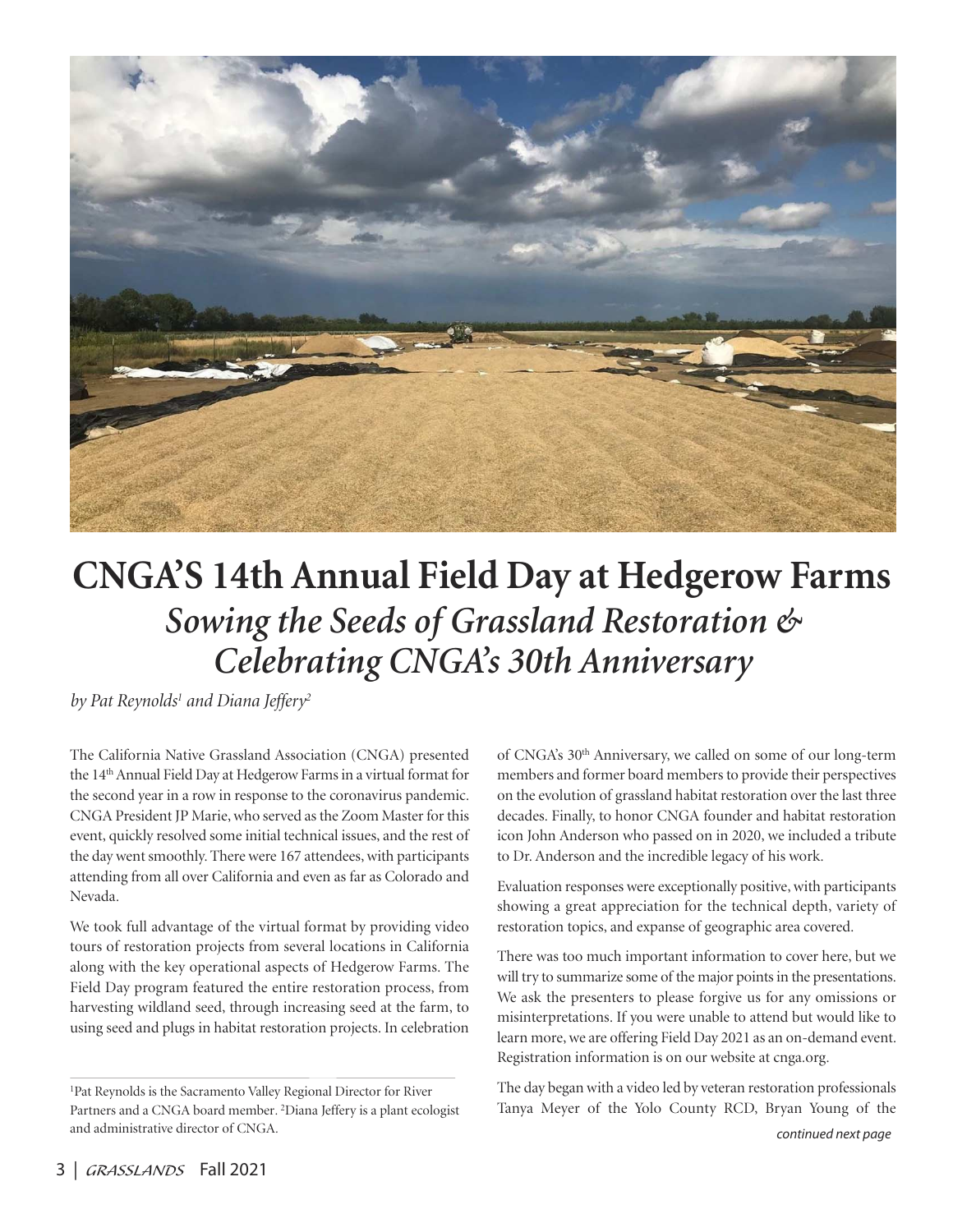## **CNGA'S 14th Annual Field Day at Hedgerow Farms** continued

Sacramento County Sanitation District, and Jeff Quiter of Hedgerow Farms. They demonstrated how to collect wildland seed and discussed some of the many things to consider during the collection process. They stressed the importance of obtaining permission to collect wildland seed, collecting only a small proportion of the seed present, and the proper timing of seed collection, including some techniques to determine seed ripeness.

The next segment of the day featured how native seed is increased at Hedgerow Farms. Bryan Young, Jeff Quiter, Pat Reynolds from River Partners, and Chris Rose from Solano County RCD covered several topics, including the planning puzzle of choosing when and where on the farm to plant different ecotypes of the same species to prevent cross-pollination and maintain local genetics. They presented detailed protocols and techniques for growing out seed, including planting, weed control, irrigation, harvesting, and the importance of matching ecotype to the site conditions at different projects.

The day also featured an informative discussion of the 30-year evolution of grassland restoration by several seasoned restoration professionals. Truman Young, Professor Emeritus from the UC Davis Department of Plant Sciences, spoke on the element of time

"Time is both the enemy and the friend of grassland restoration." — *Truman Young*

in restoration. He stressed how variable restoration success is across sites and years and how native forbs are often displaced over time by both native grasses and exotic annuals. He advised us not to judge the success of seeded native grasses by their initial density, as they grow slowly and can eventually dominate.

Long-time CNGA Board Member Jim Hanson discusses grassland conservation in what he calls "the grassland conservation two-step." He focused on how important it is to speak out or organize to protect or manage these unique habitats. The two-step process is the same for any size of grassland patch: Keep an eye out for a hidden native grassland gem in your area; then find a venue to speak and act in some way on behalf of these wonderfully resilient areas of grasses and wildflowers.

Former CNGA President and Preserve Manager for the Center for Natural Lands Management (CNLM) Erik Gantenbein, spoke from the Oxbow Preserve, located in Lathrop in the San Joaquin River floodplain. The preserve was set aside primarily as habitat for one of only two remaining natural populations of riparian brush rabbit (USFW 2020). The preserve flooded in 2017 and, because the site lacked quality high-water refugia with appropriate cover and food resources, CNLM had to supply emergency artificial cover structures and supplemental food for the brush rabbit (USFW, 2020). His message is that conservation is a continuing process.

Seated on the front porch at his Poppy Hill Farm, CNGA Board Member Richard King spoke excitedly about grazing management and grassland health and how native perennial grasses and native perennial forbs were "invading" his ranch's annual grasslands! He

"We have to learn how nature managed these great grasslands." — *Richard King*

was able to achieve this through holistic grazing management as opposed to conventional management, which he says is the opposite of the prescription needed for growing native grasses and forbs. The native perennials build soil, sequester carbon, and build

"It's important to

conserve but the

job doesn't end

there." —*Erik* 

*Gantenbein*

biodiversity above and below ground—all helping the land act as a sponge to absorb rainwater. Holistic grazing management considers several aspects relating to the site, including poisonous plants, endangered species, riparian corridor health, animal performance, people, and money to find success—and Richard has fun taking part in it!

Ecologist Jaymee Marty's presentation covered the changes she has seen in how we approach grassland and vernal pool restoration and management—particularly shifts in our view of livestock grazing. Perspectives have changed dramatically from removing cattle to slowly realizing, as thatch build-up replaced wildflowers in nongrazed vernal pool grasslands, that cattle are an essential component of vernal pool management. Another notable change in our views is how we mitigate for the loss of vernal pools. Initially,

"Grazing is important for maintaining diversity in grasslands including some sensitive habitats like vernal pools." — *Jaymee Marty*

vernal pools were packed into mitigation areas at the expense of upland grasslands. However, we learned that upland grasslands are critical in maintaining the diversity of animal life and ecological functions. Jaymee urges us to stop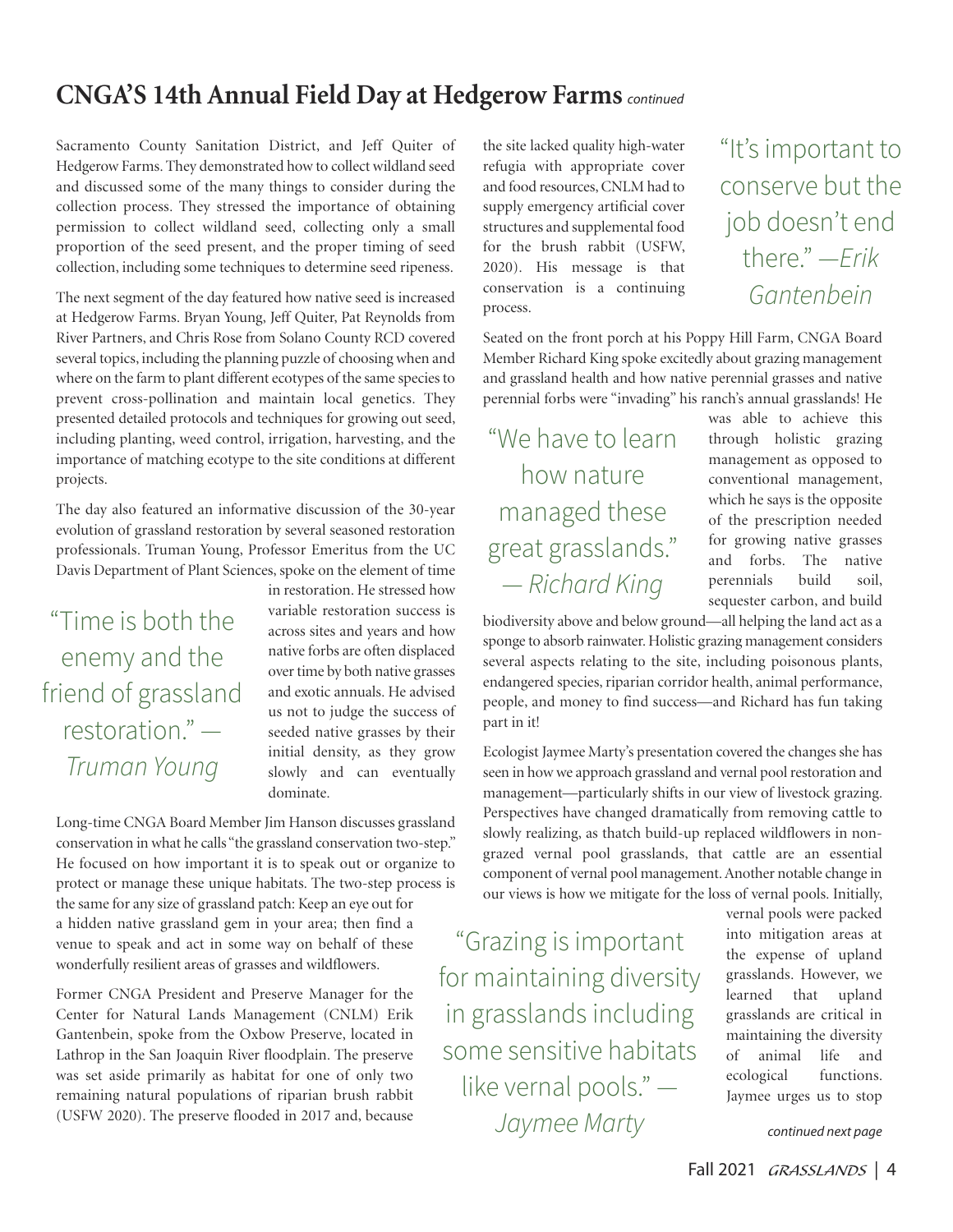### **CNGA'S 14th Annual Field Day at Hedgerow Farms** continued

requiring vernal pool creation and focus on the conservation of existing vernal pools and their surrounding upland grassland habitat.

Rachael Long, Farm Advisor, and Interim County Director at the UC Cooperative Extension, Yolo County, presented "Corridors are for the Birds," a film she made with Wild Farm Alliance on the benefits of native hedgerows. The film focuses on declining bird species. Hedgerows provide many benefits, including safe dispersal corridors, nesting places, refuge, and food. She recommended identifying the birds in your area, planting a diversity of habitats, and installing nest boxes and raptor perches.

With the theme "From Farm to Field: Where are They Now (the Seeds!)?", the afternoon sessions featured a series of habitat restoration projects throughout California illustrated in a mix of slide presentations and video tours. Emily Allen, ecological consultant, and CNGA board member, added commentary in the Zoom "chat box" feature supplementing the information provided.

Valerie Eviner, Professor, from the UC Davis Department of Plant Sciences, led off with a discussion of drought in her presentation, "Challenges, opportunities, and priorities for managing grasslands during drought: perspectives from previous drought years." She began with a review of lessons learned from earlier droughts between 2012 and 2016. She cited research that showed drought decreased exotic annual grass cover and composition but had mixed effects on annual forbs. Although negatively affected, established native perennial grasses tended to persist and recover after drought. In another experiment, initial seedling establishment of native

grasses was negatively affected by drought, but there was no difference in seedling survival by the fourth year. However, there is evidence that drought can positively affect native establishment because it reduces the abundance of non-native species. She emphasized how grasslands are more resilient to drought when they contain a diverse suite of species with appropriate disturbance regimes (to increase the forb seedbank) and healthy soil practices. Although grasslands can recover, droughts can have lasting impacts on soils and plants. She warns, for example, that future droughts may differ from the historic droughts that California has

"Plants and soils work together. They depend on each other, and when we try and reestablish these systems on damaged sites, we need to kind of take an inventory of how many of those hidden soil characteristics are really helping plants grow and get them back in or help them regenerate by minimizing tillage and keeping the organics in the soil." — *Vic Claassen*

evolved with. What can we do to prepare our grasslands to be able to withstand these droughts of the future?

*Promote and restore native grasses and forbs.* 

### *Protect groundwater resources that many native plants and ecosystems depend on.*

Vic Claassen, Soil Scientist from the UC Davis Department of Land, Air, and Water Resources, shared his presentation titled, "Soil structure condition can improve plant growth during droughts." California's plants and soil systems have evolved with historically variable weather. However, the interval between rains has lengthened. He cited a study with five decades of weather data that found an increase in the average time between rainfall from 20 to 32 days across the west; the current 2021 winter rainy season fits this pattern. He pointed out that the problem with global warming is that "it will be hard on us, and it is so gradual that we don't perceive the trends."

He discussed ways to improve and protect the soil for optimal plant growth, noting the benefits of a protective mulch surface, granular water-stable soil aggregate structures, and a deep soil profile facilitating rainwater percolation, root penetration, and moisture retention. He offered prescriptions for improving soils and increasing water and root infiltration success. He noted that deep rooting perennial native grasses generate 'hydraulic lift' bringing subsoil moisture to the dry mid-soil horizons.

In her presentation, "Back-to-back burns: post-fire restoration of coast range grasslands," Michelle Halbur, preserve ecologist for the

> Pepperwood Preserve in Sonoma County, described observations, experiences, and outcomes from two large-scale fires in two years (Tubbs in 2017 and Kincade in 2019) and how fires have influenced their restoration practices at the preserve. Pepperwood's mission, to inspire conservation through science, makes them particularly well-situated to answer questions including, how do you insert your restoration and prescription burning into a new context with more frequent fires under climate change? How much fire is too much fire? What opportunities are there to steward affected areas towards native systems? How are fire and drought influencing the grassland communities? The grasslands regenerated quickly after the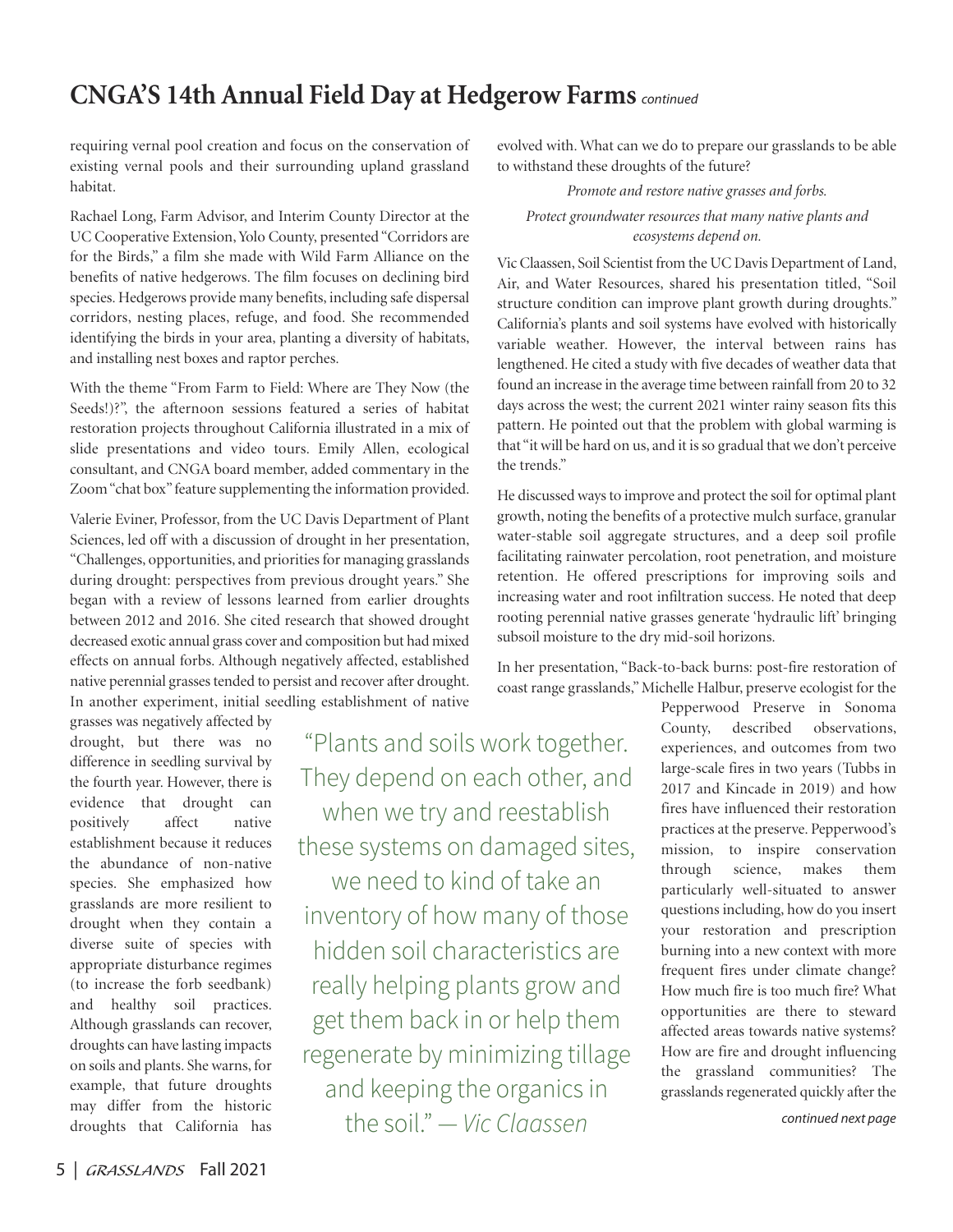#### Fire History - 2010-2020 Pepperwood **Disturbance Timing** Pepperwood Tubbs Kincade Fire Fire Historic Historic Historic Drought **WY WY** Extreme Drought 2019 2021 2011 2013 2015 2017 2018 2020 2014 2016 2012 Pandemic 116

Left: Michelle Halbur presenting a slide depicting the disturbance at Pepperwood Preserve with historic droughts, water years (WY), two wildfires, and current extreme drought in Sonoma, Napa, and Lake Counties. Recent fires are larger in scale, more frequent, and with more overlap than under fire-suppression regimes (burn history map sourced from **www.wildfirefuelmapper.org**). Right: Wildfire history of Sonoma County, slide from Michelle Halbur's presentation.

grasslands I recommend you

do it after fire as it is so easy to

find them." —*Michelle Halbur,* 

*observation a*ft*er Tubbs Fire*

## **CNGA'S 14th Annual Field Day at Hedgerow Farms** continued

2017 fire and produced stunning wildflower displays. Native perennial grasses were the first to regenerate before precipitation because of their deep roots and the nutrients and sunlight made available by the fire. Challenges included the many bulldozer

lines—although they were grateful for the bulldozer's fire work. She described in detail the process of restoring bulldozer lines to reduce erosion and restore grasslands.

She recommended this preparation for wildfire: Incorporate fire into your restoration and stewardship plans, consider starting a "fire-day fund' to cover unexpected costs, keep extra restoration planting stock, be creative, and think of ways to utilize succession to enhance your restoration success.

Stephen Sheppard, Director of Operations at River Partners led a

video site tour titled, **"**Restoration of native herbaceous vegetation at large scale riparian restoration projects, Dos Rios Ranch." He described the techniques used to restore the understory at Dos Rios Ranch and showed us areas at different growth stages, from newly installed to several years after restoration. They planted three species: creeping wildrye, great valley gum plant, and mugwort. These species thrive in this floodplain habitat, provide resources for wildlife, and are fast-growing and aggressive enough to crowd out any competing weeds, ideally requiring no further weed control three years after establishment. Site preparation was 2-years of weed control before planting the understory. They planted in single-

high-ground refugia for the endangered brush rabbit and other animals during flooding events. He took us with him on a "Areas with native grass populations really become obvious after fire. In fact, if you are going to map your native

wonderfully swishing and crackling hike up through the native grass stands to the top of one of these "bunny mounds." And from atop one of the mounds, we're given a sweeping view of a portion of the property.

JP Marié, manager of the UC Davis Putah Creek Riparian Reserve and CNGA President, took us on a Russell Ranch mitigation area tour. He showed slides depicting the transformation of farm fields, pastures, and orchard lands into restored grasslands at the site located on UC Davis-owned lands. The location was designated to fulfill legal

and regulatory mitigation requirements for development on the UC Davis campus. The goals were to create habitat for Swainson's hawks, burrowing owls, and valley elderberry longhorn beetles while informing future UC mitigation efforts adhering to the University's teaching, research, and public service mission.

species swaths to facilitate weed control and prevent competition among the three species planted. They also created "life rafts" of

continued next page The planning committee included grassland restoration mentors John Anderson and Truman Young. JP described the restoration process of converting the former farmed areas to grasslands. The project began in 2005, with site preparation and then selecting and planting Hedgerow Farm-sourced native grass and forb seed mixes.